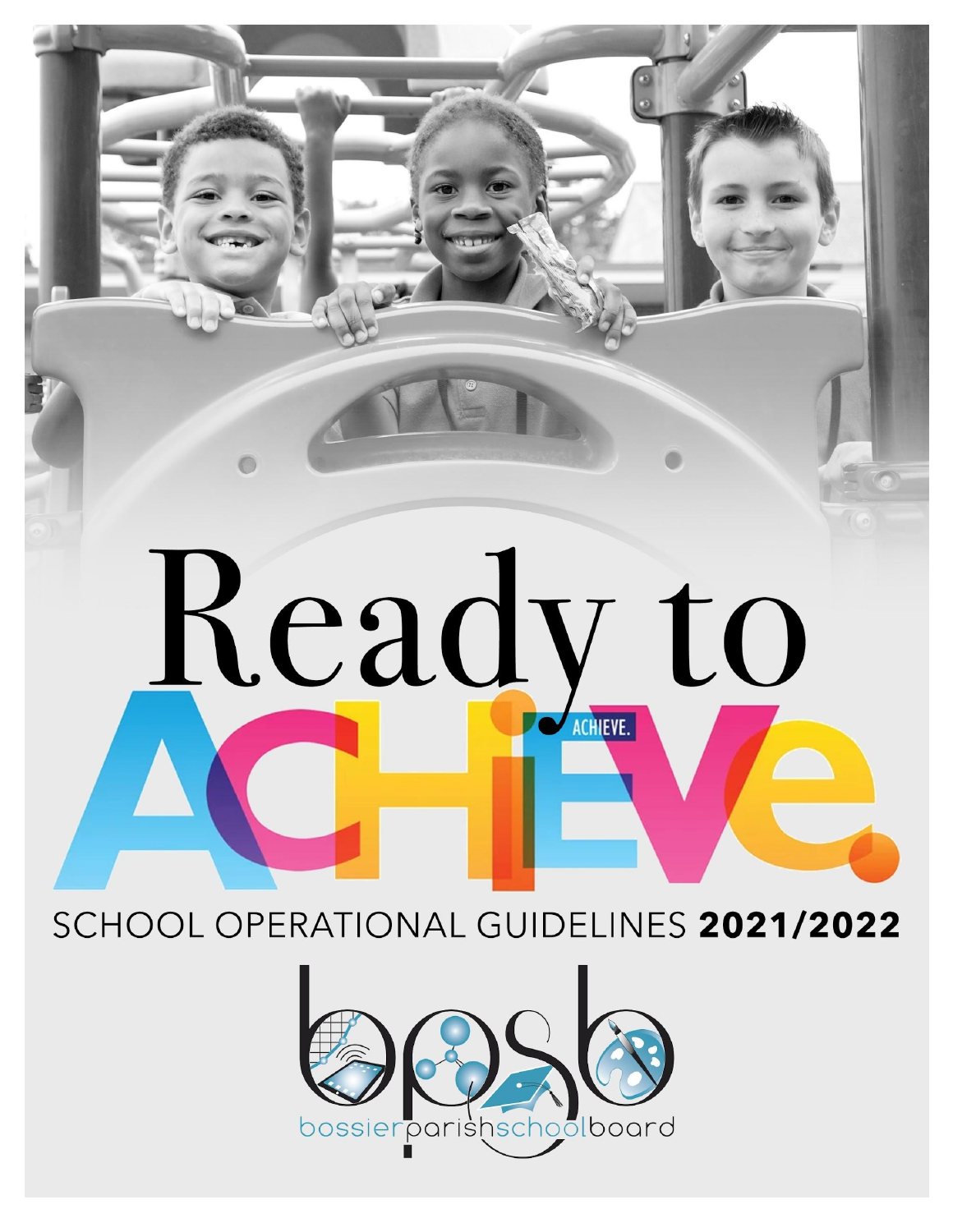# **A Message From Superintendent Mitch Downey**

*Dear Bossier Schools family,*

*As the start of the 2021-22 school year nears, it goes without saying our hope was to be back to "normal" or at least in a different place than where we are now. Though we are still facing a global pandemic that is, once again, on the uptick, rest assured Bossier Schools' commitment to provide a safe learning and work environment for our students and staff has not changed.*

*Last year was a success when you look at the big picture. Our schools reopened when the doors remained shuttered elsewhere across the nation and not once were any of our campuses forced to close. That can be credited to the diligence, creativity and tenacity shown by our teachers, paraprofessionals, custodial technicians, food service staff, bus operators and so many others determined to meet childrens' needs, coupled with the support of their families and this community. Our students are to be equally commended for their resilience and resolve amid adversity.*

*While there were rough patches, we learned a lot and will build on that knowledge and those successes as Bossier Schools prepares to swing open the doors for full in-person instruction for every child. Virtual instruction will also remain available for families not yet comfortable returning their children to school. Our focus is what is best for each child.*

*The accompanying document outlines the latest guidance from the Louisiana Office of Public Health, Louisiana Department of Education and Centers for Disease Control and Prevention and reflects the 2021-22 operational procedures Bossier Schools will follow. Updates will be made as needed.*

*We are excited to get the new school year started and, with your continued partnership, Ready to Achieve!*

Withhell And Downey

*Mitch Downey Superintendent of Bossier Schools*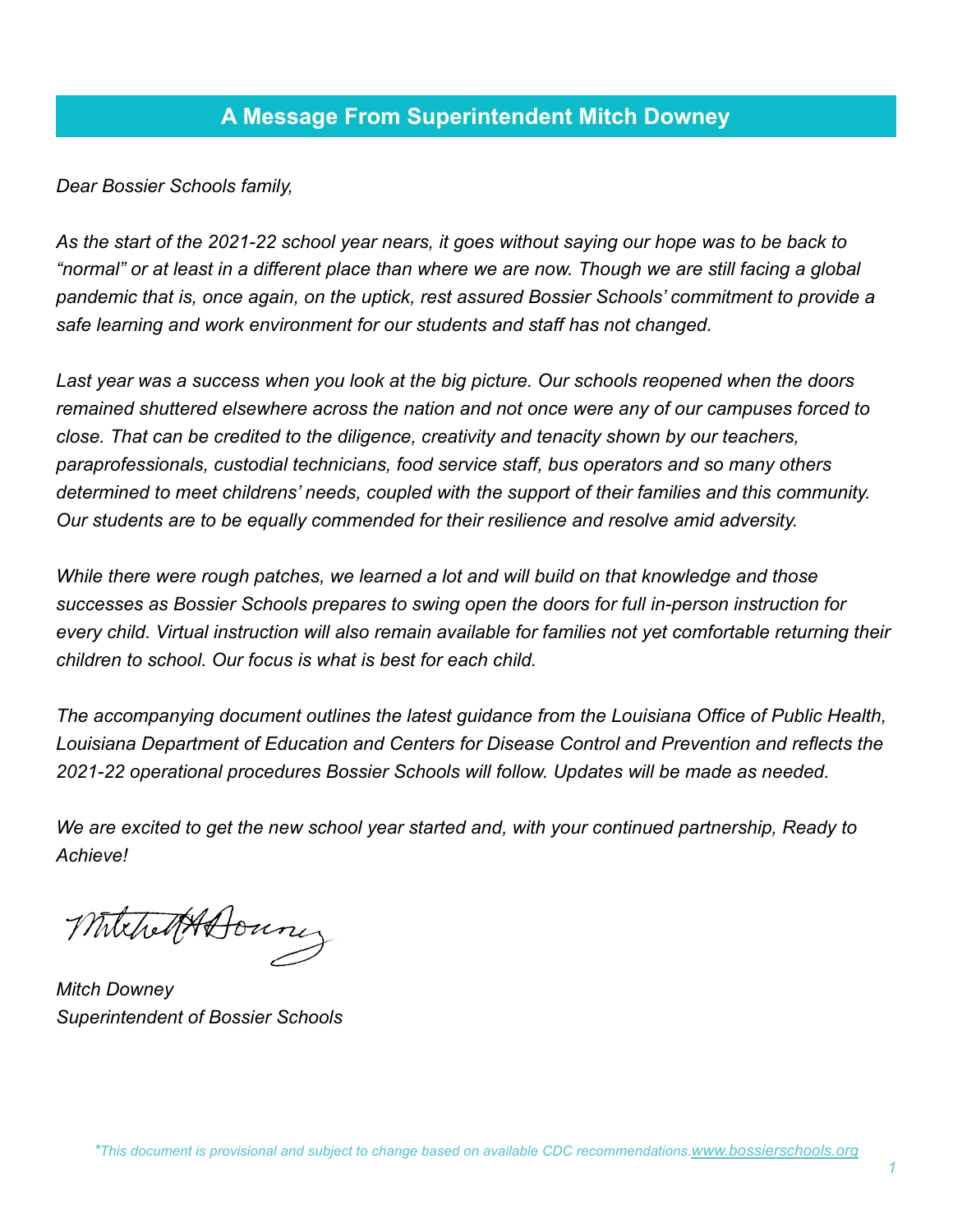# **Ready to Achieve! Operational Summary** - UPDATED AUGUST 2, 2021

#### **FACE COVERINGS**

Pursuant to a state order on August 2, 2021 by Louisiana Governor John Bel Edwards, face coverings are mandated for all K-12 students and employees regardless of vaccination status.

#### **TRANSPORTATION**

- Masks are required for ALL passengers on a school bus as specified in the Louisiana Department of Education (LDOE) 2021-22 [Operational](https://louisianabelieves.com/docs/default-source/ready-to-achieve/ready-to-achieve!-2021-2022-school-operational-guidelines.pdf?sfvrsn=737f6718_4) Guidelines and per [Presidential](https://www.federalregister.gov/documents/2021/01/26/2021-01859/promoting-covid-19-safety-in-domestic-and-international-travel) Executive Order No. 13998 for Promoting COVID-19 Safety in Domestic and International Travel.
- Buses will be sanitized daily and hand sanitizer and masks made available.
- Seating charts will be kept and consistently enforced.

#### **MONITORING AND SCREENING FOR COVID-19 SYMPTOMS**

- Temperature checks will no longer be required at the start of each school day, although students and staff are encouraged to monitor their own symptoms prior to attending school or work for the safety of themselves and others.
- *●* No student or staff member should attend school or work when experiencing COVID-19 related symptoms or experiencing a fever of 100.4 F or higher even if no other symptoms are present.

#### **POSITIVE COVID CASE RESPONSE**

- Bossier Parish Schools will continue to work to identify close contacts to any confirmed positive case so that close contacts can be properly notified and provided information for the appropriate response.
- Schools will continue to isolate students that develop symptoms during the school day until their parents can pick them up.
- Vaccinated students and staff deemed close contacts of a positive COVID-19 case will not be required to quarantine.

#### **CLEANING/DISINFECTION**

- Mitigation efforts will continue by daily cleaning and disinfecting. High-touch surfaces will be cleaned multiple times throughout the school day. Restrooms and other common areas (corridors, lobbies, libraries, meeting rooms, etc.) will be cleaned prior to the school day and by mid-day.
- Drinking fountains will remain closed. Students and employees are encouraged to bring personal water bottles for refilling.
- Handwashing stations and hand sanitizer will continue to be made available. Hand sanitation will be encouraged throughout the day among students and staff when entering the school, exchanging classes, before and after eating and as appropriate.

#### **PHYSICAL DISTANCING**

- Maximum group sizes are no longer prescribed, but efforts to remain attentive to physical distancing to the greatest extent possible will continue in classrooms and large spaces.
- Staff will work to maintain physical distance to the greatest extent possible when working with students within the context of effective instructional practices.
- Schools will be able to utilize large spaces such as cafeterias and gyms without the necessity of barriers or dividers between individual groups.

#### **VIRTUAL LEARNING**

In addition to daily, face to face instruction, virtual learning will be offered as an option for grades K-12. Upon acceptance into the virtual program, technology will be provided if needed.

#### **INDOOR/OUTDOOR SPECTATOR PROTOCOLS**

Capacity guidance for school-related events and spectator capacity for athletic events will be found on the Louisiana State Fire Marshal website, [opensafely.la.gov](http://opensafely.la.gov/). Extracurricular activities/athletics will follow guidance from the LHSAA and other best practice recommendations.

#### **VISITORS**

Schools will continue to limit any nonessential visitors, volunteers, and activities involving external groups or organizations as much as possible.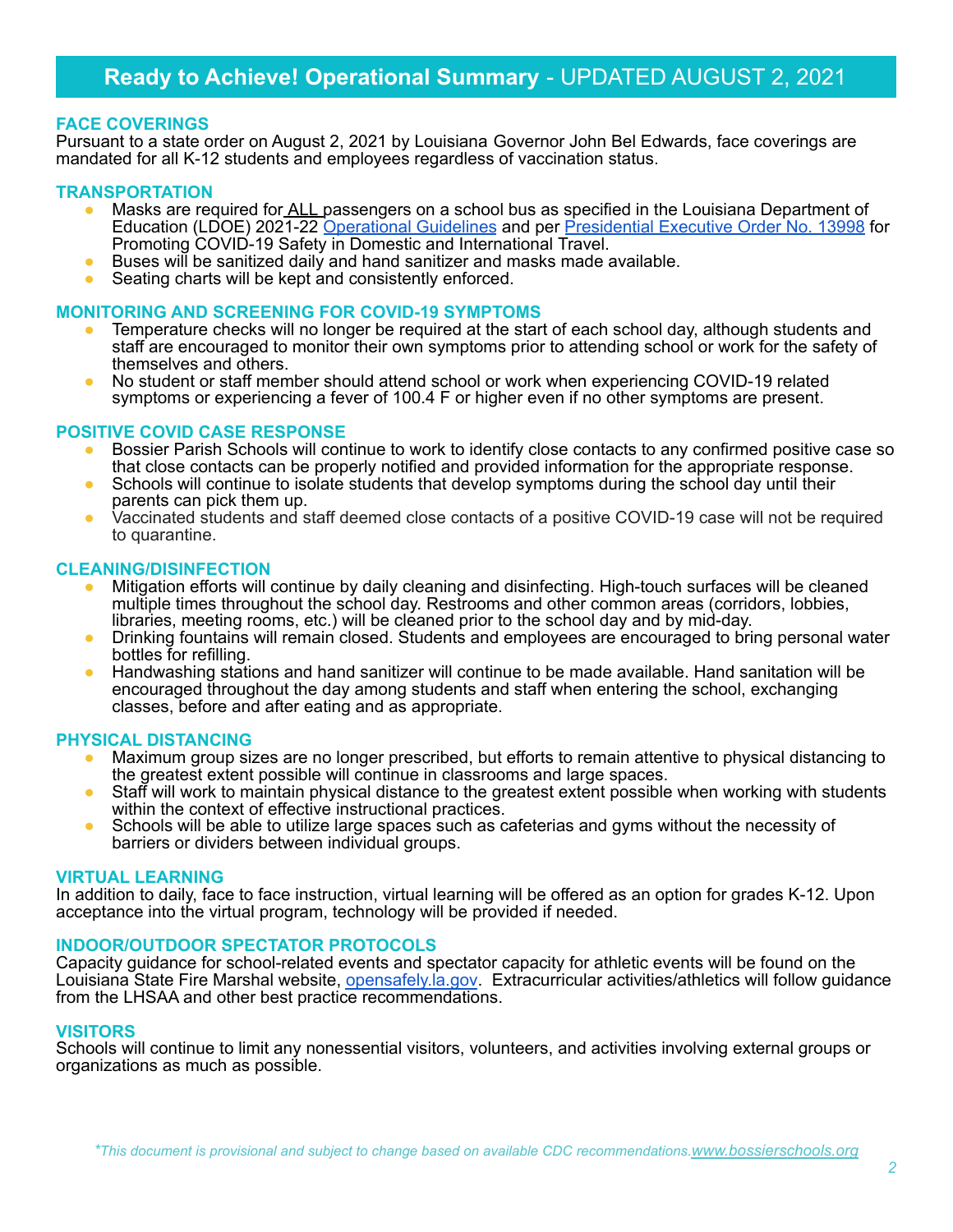# **LOUISIANA DEPARTMENT OF HEALTH OPERATIONAL GUIDELINES FOR LOUISIANA PUBLIC AND NONPUBLIC SCHOOLS**

In light of the Governor's Roadmap to Restarting Louisiana, the Department of Health is issuing guidance pertaining to opening public and nonpublic school facilities to serve students in the 2021-2022 school year. *This guidance is based on current medical knowledge of how COVID-19 is transmitted through exposure to respiratory droplets when a person is in close contact with someone who is infected.*

Protective measures in school settings include:

- Physical distancing is achieved by establishing and maintaining small groups of individuals that minimally interact with others, including in shared indoor spaces, for the maximum number of days possible.
- Correct use of masks
- Handwashing and respiratory etiquette
- Cleaning and maintaining healthy facilities
- Contact tracing in combination with isolation and quarantine

# **SCHOOL PLANNING FOR COVID-19 CASES**

Given the levels of COVID-19 currently in our communities, schools should plan for and expect that some students will get COVID-19 during the school year.

- As part of their planning to reopen, schools should expect there will be students who contract COVID-19 and that those students will possibly expose other students/staff in the school setting. Students and staff who are sick should stay home regardless of illness.
- Students who have COVID-19 should stay home and remain isolated until they have recovered and have been determined to no longer be infectious according to CDC's end of isolation criteria.
- Individuals in close contact with the student may be identified and contacted as part of the Office of Public Health (OPH) contact tracing process. Close contact of a case is a person who was within six feet from the student for more than 15 minutes, determined by the OPH contact tracing process.
- Close contacts will be asked to stay home and monitor symptoms for the determined quarantine period.
- Not every student/faculty member in a school will need to stay home for a prescribed period, just those identified as close contacts to a case.
- Options to shorten the duration of quarantine if contacts remain asymptomatic include:
	- If no symptoms develop during quarantine AND they have a negative antigen or PCR/molecular test collected no earlier than day 5 after their last exposure: they may quarantine for 7 days from last contact with a COVID-19 case OR
	- If no symptoms develop during quarantine and no testing is done, they may quarantine for 10 days from last contact with a COVID-19 case.
	- If quarantine is shortened, daily symptom monitoring and strict adherence to prevention measures including physical distancing, hand washing, and especially wearing masks/face coverings should continue until the full quarantine period from last contact with a positive COVID-19 case.

Because there is an increased risk of post-quarantine transmission associated with options to shorten quarantine, the 14-day quarantine period should be used in school settings where masking among children is not maintained.

- Close contacts who were previously diagnosed with COVID-19 within the last 90 days and remain asymptomatic do not need to quarantine.
- Close contacts who are fully vaccinated (i.e.,  $\geq 2$  weeks following receipt of the second dose in a 2-dose series, or ≥ 2 weeks following receipt of one dose in a single-dose vaccine) at the time of exposure and remain asymptomatic do not need to quarantine.

There are steps that schools can take when a student or staff member has been identified as having COVID-19.

- Plans for routine cleaning
- Ensure continuity of education for students/staff who are quarantined or isolated
- Plans for isolation of positives and quarantining of close contacts

All decisions about implementing school-based strategies (e.g., dismissals, event cancellations, other social distancing measures) will be made locally, in collaboration with the Superintendent/Principal and Regional

*\*This document is provisional and subject to change based on available CDC recommendations.[www.bossierschools.org](http://www.bossierschools.org)*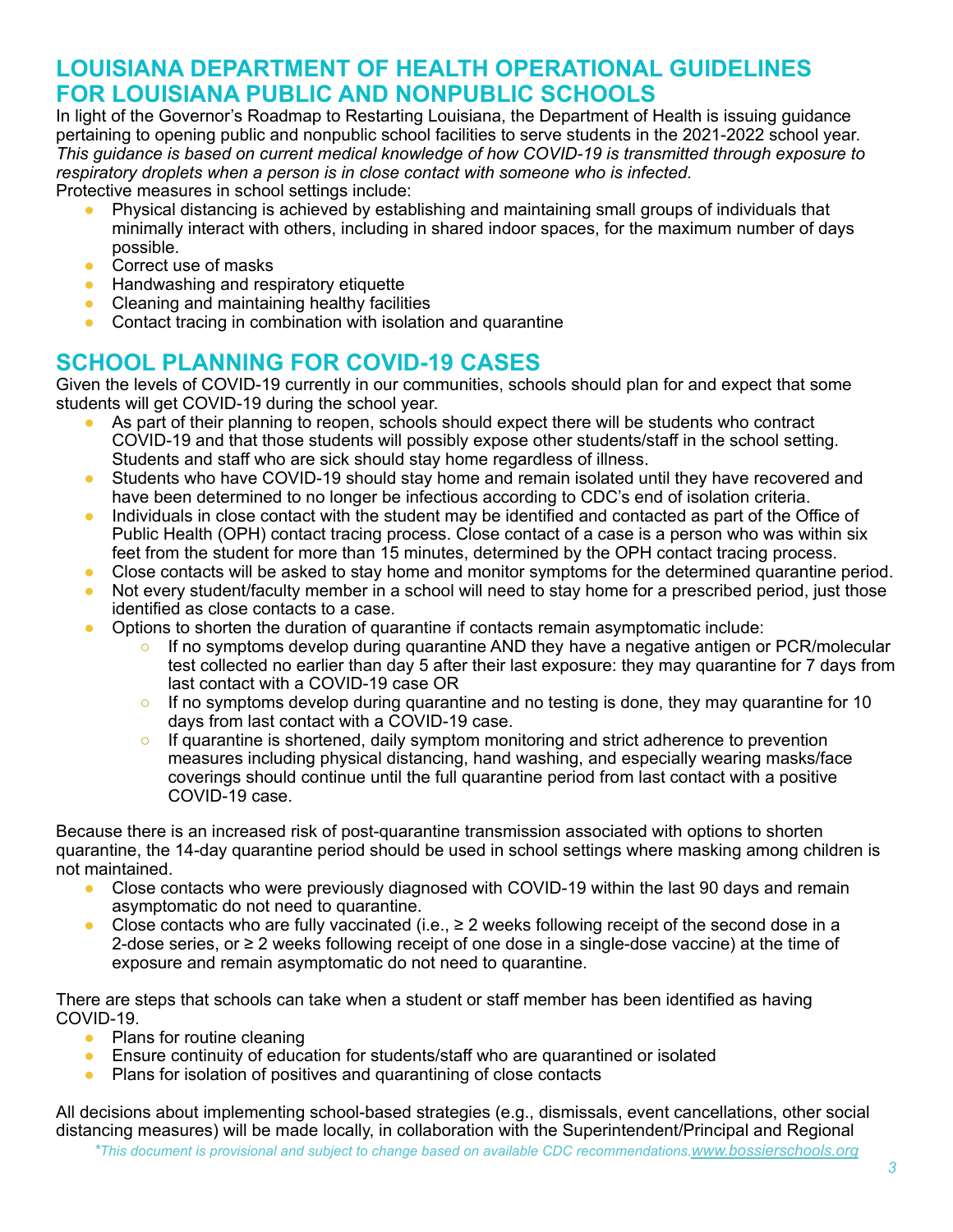Medical Director. Factors that will be considered in closing a school or classroom will be the level of community transmission, number of students/faculty affected and risk of spread at the school.

# **SYMPTOM MONITORING**

## **DEVELOP AND COMMUNICATE WELLNESS POLICY FOR STUDENTS AND STAFF**

*School systems should develop and communicate a wellness policy for both students and staff that requires sick students and staff to stay home.*

- Individuals who have a fever of 100.4°F or above, or other signs of illness, should not be admitted to the facility.
	- Communicate to parents the importance of keeping children home when they are sick, the steps being taken to ensure the health and safety of their children and other important information related to limiting COVID-19 exposure. The letter to families should outline all health and safety precautions taken by your facility.
	- Another sample can be found from [https://www.childcareaware.org/.](https://www.childcareaware.org/)

## **SCREENING TESTING**

- CDC funding is available to support the use of screening testing as a strategy to identify cases and prevent secondary transmission.
- Screening testing is intended to identify infected people without symptoms (or before development of symptoms) who may be contagious so measures can be taken to prevent further transmission.

IMPLEMENT ISOLATION MEASURES IF A STUDENT BECOMES SICK, FOLLOW WITH CLEANING AND DISINFECTING PROCESSES AND CONSULT PUBLIC HEALTH OFFICIALS

## **Isolate and Transport Those Who are Sick**

Make sure that staff and families know that they (staff) or their children (families) should not come to school, and that they should notify school officials (e.g. the designated COVID-19 point of contact) if they (staff) or their child (families) become sick with COVID-19 symptoms, test positive for COVID-19 or have been exposed to someone with COVID-19 symptoms or a confirmed or suspected case.

Immediately separate staff and children with COVID-19 symptoms (such as fever, cough or shortness of breath) at school. Individuals who are sick should go home or to a healthcare facility, depending on how severe their symptoms are, and follow CDC guidance for caring for oneself and others who are sick.

Work with school administrators, nurses and other healthcare providers to identify an isolation room or area to separate anyone who has COVID-19 symptoms or tests positive but does not have symptoms. School nurses and other healthcare providers should use Standard and Transmission-Based Precautions when caring for sick people. See: What [Healthcare](https://www.cdc.gov/coronavirus/2019-ncov/hcp/caring-for-patients-H.pdf) Personnel Should Know About Caring for Patients with Confirmed or Possible [COVID-19](https://www.cdc.gov/coronavirus/2019-ncov/hcp/caring-for-patients-H.pdf) Infection.

- Establish procedures for safely transporting anyone who is sick to their home or to a healthcare facility. If you are calling an ambulance or bringing someone to the hospital, try to call first to alert them that the person may have COVID-19.
- Provide a letter of assurance that schools can use to ensure parents are aware of their obligation to immediately pick up sick students from campus.

## **ADDRESS VULNERABLE INDIVIDUALS**

- Pursuant to current school reopening CDC guidelines, limit any nonessential visitors, volunteers and activities involving external groups or organizations as possible, especially with individuals who are not from the local geographic area (e.g., community, town, city, county). There is no validated data on how much risk these individuals incur by attending school in person and individuals will need to make the decision to attend in close consultation with their health care provider and school administrator. Furthermore, OSHA statutes on employer responsibilities during a pandemic remain unclear.
- School workers are defined as being at "medium risk" of exposure to SARS-CoV-2 and while schools are required to provide reasonable accommodation for a workplace safe from health threats, the definition of that accommodation in this setting has not yet been adjudicated. Schools and employees should continue to work closely with legal counsel to determine rights and responsibilities as this area becomes clearer in the months ahead.
- In the event that a significant proportion of staff members are unable to return to the school facility, consider developing an innovative staffing plan.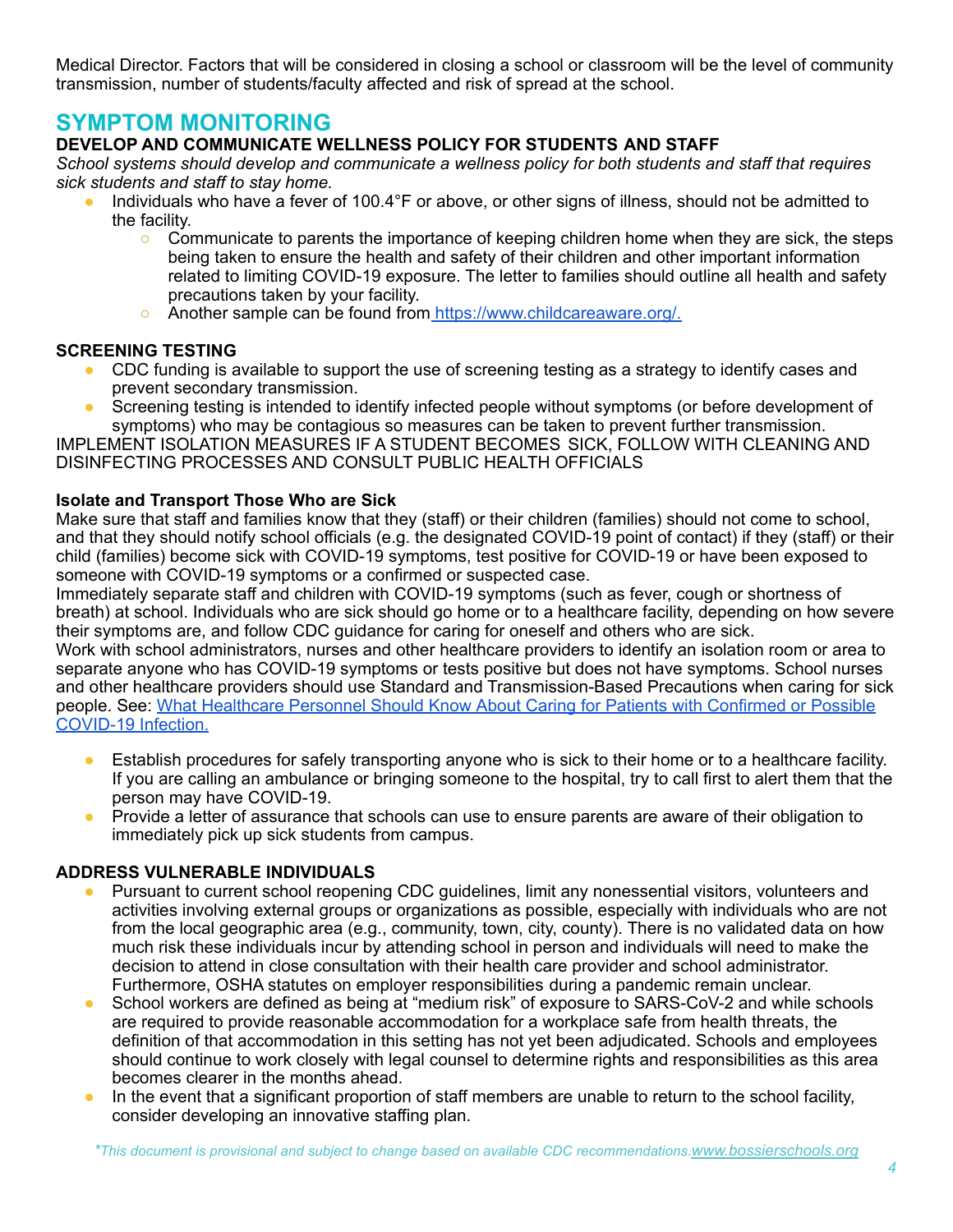Individuals need to make the decision to attend in close consultation with their health care provider and school administrators.

# **TRANSPORTATION**

- On January 21, 2021, President Joe Biden issued an executive order requiring the wearing of facial coverings on transportation, including school buses, both private and public.
- School buses may operate at **100% capacity if all passengers are masked**. Windows should be kept open on buses without A/C and when it does not create a safety or health hazard. Seating charts should be created and consistently enforced.

# **CHILD NUTRITION PROGRAM**

For Bossier Parish students, nutritious meals at school are not simply conveniences; they are critical safety nets to support physical, mental, social and emotional health and well-being. All students should have access to school meals and adequate time to consume them. District and school officials are encouraged to collaborate with the school nutrition supervisor and staff to determine which meal options best meet the nutritional needs of students in an environment that promotes optimal physical distancing and personal hygiene practices as a means of supporting optimal academic success.

## **Hybrid: Grab & Go with some social distancing seating in cafeteria & common areas**

- **●** Grab and Go for breakfast with more traditional lunch procedures.
- Cafeteria & common area seating will be determined per school facility.
- Social distancing will be required.
- Sanitizing is required between groups/classes, so extended and staggered lunch serving times are recommended.

# **MAINTENANCE - CUSTODIAL PRACTICE**

As the district prepares for the 2021-2022 school year, school facilities should be clean and safe for students and staff with a physical setting that is appropriate and adequate for learning. Improving the quality of school facilities will be an arduous and intentional undertaking. However, Bossier Parish Schools' actions will provide a safe, healthy environment and advance positive impacts for both employees and students within the school facility.

## **SCHOOL INFECTIOUS DISEASE SAFETY PROTOCOLS**

- Ensure availability of Personal Protective Equipment (PPE) (disposable gloves, wipes, masks, plastic shields, dual all-purpose cleaners/disinfectants, sprayers)
- When needed, sanitize high touch areas using proper PPE between classes.
- Clean and sanitize corridors, interior doors, exterior doors, bathrooms, etc. as needed between class changes and/or every 2 hours using proper PPE and sanitizer.
- Clean and sanitize playground equipment as needed.
- End of day cleanout
- Deep clean and sanitize classrooms and areas per custodial policies.
- Presumed infected areas:
	- Close off the area and call Maintenance to help.
	- $\circ$  If a sick child or staff member has been isolated in the facility, clean and disinfect surfaces in the isolation room or area after he/she has gone home.
	- Maintenance will bring fogger equipment to fog the area. Let the product sit for 10-30 minutes, then clean and disinfect.

*Note: Sanitizing reduces bacteria or viruses on surfaces; on non-porous surfaces, disinfecting destroys bacteria and viruses listed on product's label*

## **FACILITY USE (COVID-19)** (best practices/recommendations)

*Approved Use:* Outside groups that have been approved by BPSB for on-going use of facilities for specific activities should, as a minimum, follow all applicable guidelines and BPSB COVID-19 protocols and practices. In the event an outside group paying for weekly usage is unable to access the BPSB facility or use it for the intended function, the facility use fees could be temporarily suspended (with proper notice) during a period of inactivity and reinstated without fault when circumstances allow.

*\*This document is provisional and subject to change based on available CDC recommendations.[www.bossierschools.org](http://www.bossierschools.org)*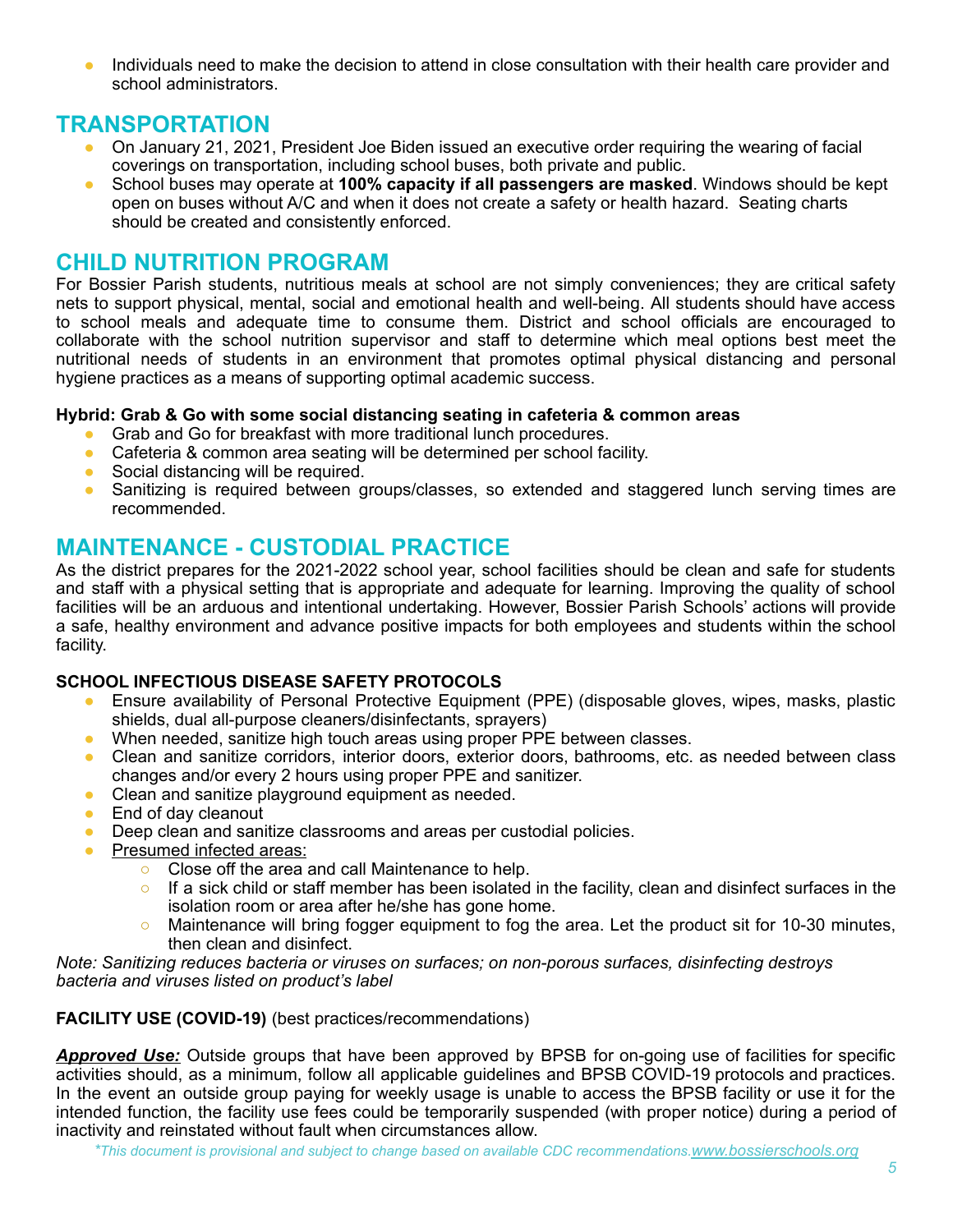*One-time requests:* One-time requests for access to school facilities and use of school facilities are always at the discretion of the individual principal. All BPSB established COVID-19 protocols should be followed. If this is overly burdensome on school staff (additional cleaning, after hours, weekends) then the request should not be granted.

*General public use:* Use of facilities (tracks, fields, facilities) by the general public should be monitored closely at the school level and any unauthorized or inappropriate activities addressed immediately.

*Authority:* The individual school principal always has the discretion to deny any request for use of their facility if that use is not in the best interest of the school system or in violation of BPSB Policy KA/KFA.

# **NURSING/HEALTH CARE PRACTICE**

Plan for a brief daily face-to-face meeting for the school nurse to apprise the principal of the current health status of the campus, and to be a resource. Nurses will be provided a schedule that works best for the schools that they serve in conjunction with the principal of each school. Nurses will communicate concerns with the principal and the Nursing Coordinator. Plans/schedules can be adjusted to meet the needs of the schools.

# **EXTRACURRICULAR ACTIVITIES**

In order to support the whole child and develop a student's passions and interests, it is important to consider maintaining extracurricular activities during the various reopening plans as much as possible. Activities and events will follow the same LHSAA guidance as the regular school day. All requirements and recommendations will still apply.

While success was seen over the past school year, the district will evaluate how extracurricular activities may continue effectively. Some clubs and programs may move virtually. Bossier Schools will work to respond to student needs for access and availability of resources to participate in activities.

## **ATHLETICS**

High School:

BPSB will follow LHSAA guidance to member schools that have provided for the opportunity to return to competitive events to the greatest extent possible. LHSAA utilized a phased approach for high school athletes and is intended to help school administrators, coaches, parents, students and communities operationalize a return to normal practice of high school athletic activities.

See below for links to LHSAA information:

- [LHSAA](https://drive.google.com/file/d/1SZxGj0WTB9H_cMLfYfk6HGjtR7kjrmK-/view?usp=sharing) Coronavirus Update: quidance will be provided at a later date. Links to the latest update will be communicated upon the release of the information.
- NFHS Sports Medicine Advisory [Committee](https://www.nfhs.org/sports-resource-content/nfhs-sports-medicine-position-statements-and-guidelines/) (SMAC) Athletics and Activities

## Middle School:

Bossier Parish Schools strongly recommends its Middle Schools follow LHSAA guidance for all middle school activities/athletics as well.

## **BAND, VOCAL & MUSIC:**

● **Band or vocal activities** *may occur indoors or outdoors*. When band and vocal music classes are unable to practice outdoors, class can be held indoors in accordance with National Federation of State High School Associations and the National Association for Music Education Guidance which has physical distancing, masking and instrument covering provisions. Indoor concerts can be held in accordance with Theaters, Concert or Music Hall guidance found at [OpenSafely.](https://opensafely.la.gov/)

# **STUDENT LEARNING**

**District Leadership communicated expectations: ALL laws and legislation governing Public School Education are soundly in place.**

- Expectations for teachers: Both for "in-person" and the Bossier Parish Virtual Learning Program
- Teach new lesson/skill every day of the school week.
- Provide timely feedback to students